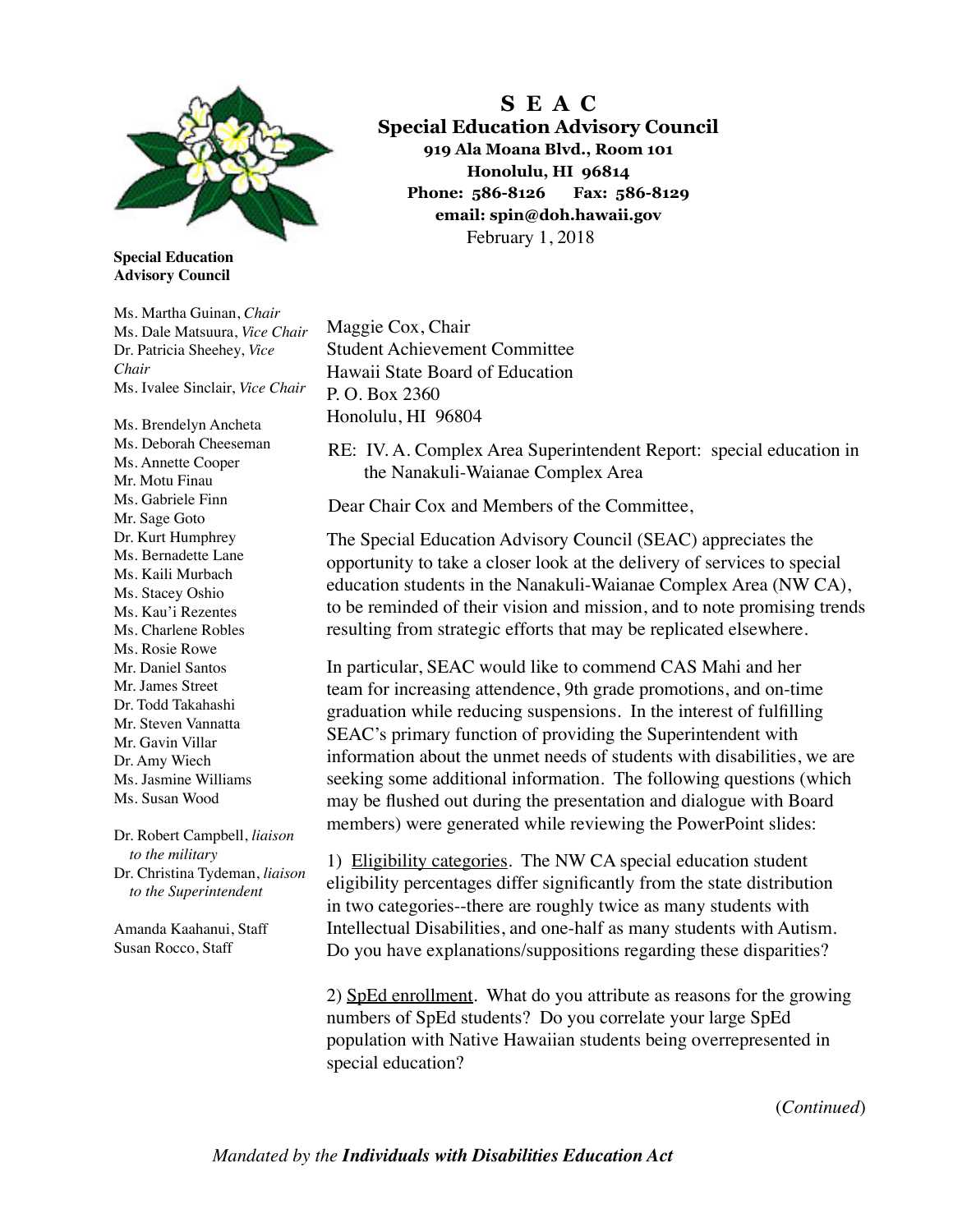

Testimony to the Board of Education's Student Achievement Committee February 1, 2018 Page 2

3) SpEd teacher recruitment. Are there new policies or procedures that would have a positive impact on being able to recruit licensed special education teachers for your complex area schools?

4) SpEd teacher retention. How much time do the SpEd resource teachers spend mentoring and coaching newly hired teachers?

5) Student attendance. Do you see your student attendance improvements for SY 17-18 holding until the end of the school year? Are there specifc attendance strategies in place that are making a difference?

6) Inclusion strategies. In addition to your Natural Resources Academy at Wai'anae High School, what strategies are you utilizing to increase the time and quality of instructional supports SpEd students receive in the general education classroom?

Thank you for this opportunity to ask questions regarding the Nanakuli-Waianae Complex Area special education presentation. If you have any questions, or if SEAC can assist in your efforts, please feel free to contact us.

Respectfully,

 $M_{\rm G1}$  $\frac{1}{2}$   $\frac{1}{2}$   $\frac{1}{2}$   $\frac{1}{2}$   $\frac{1}{2}$   $\frac{1}{2}$   $\frac{1}{2}$   $\frac{1}{2}$   $\frac{1}{2}$   $\frac{1}{2}$   $\frac{1}{2}$   $\frac{1}{2}$   $\frac{1}{2}$   $\frac{1}{2}$   $\frac{1}{2}$   $\frac{1}{2}$   $\frac{1}{2}$   $\frac{1}{2}$   $\frac{1}{2}$   $\frac{1}{2}$   $\frac{1}{2}$   $\$ 

SEAC Chair Legislative Committee Chair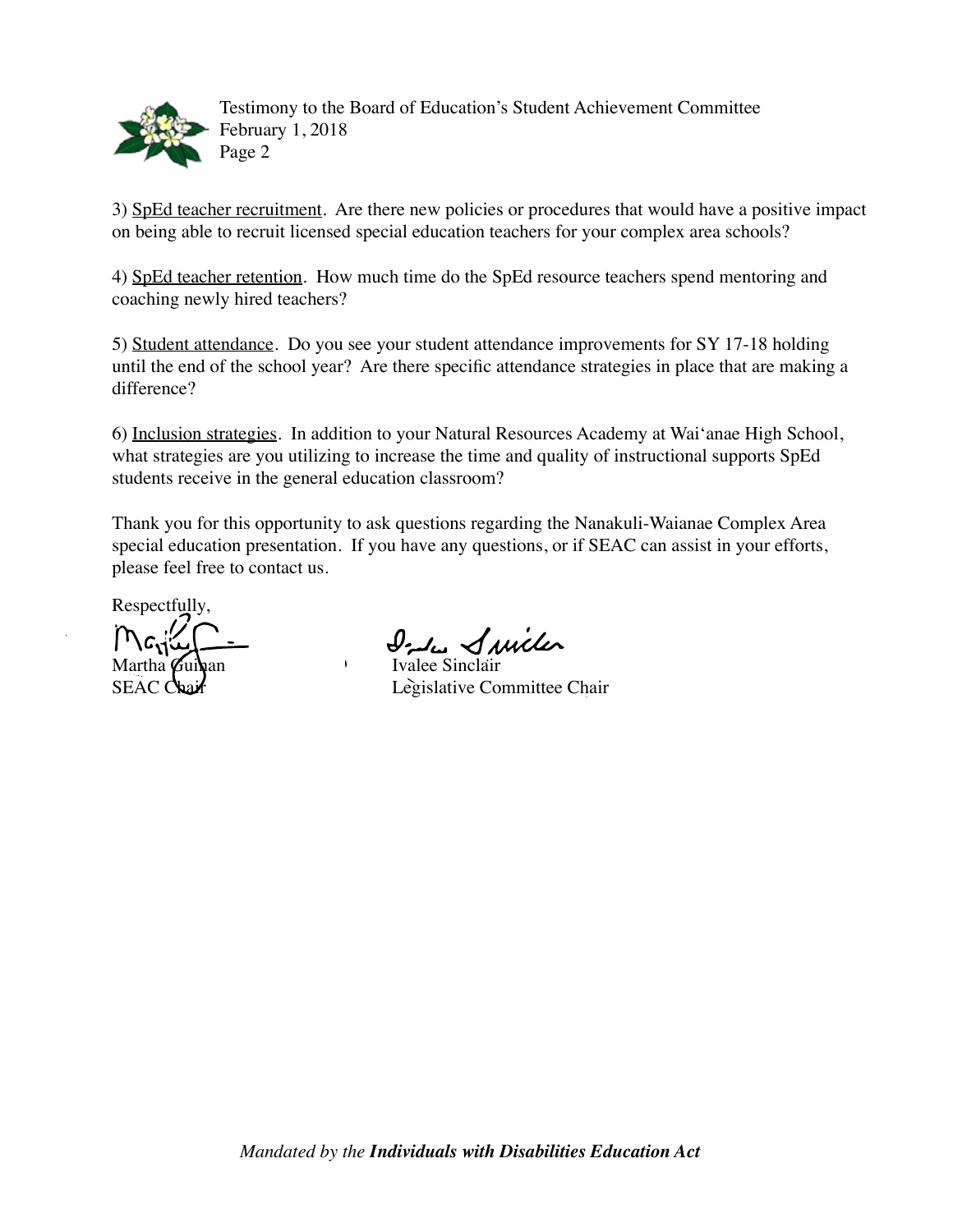

1200 Ala Kapuna Street **\*** Honolulu, Hawaii 96819 **Tel: (808) 833-2711** s **Fax: (808) 839-7106** s **Web: www.hsta.org**

> **Corey Rosenlee President Justin Hughey Vice President**

**Amy Perruso Secretary-Treasurer**

## **Wilbert Holck** TE **Executive Director** STIMONY BEFORE THE BOARD OF EDUCATION STUDENT ACHIEVEMENT COMMITTEE

## RE: AGENDA ITEM IV, A, COMPLEX AREA SUPERINTENDENT REPORT: SPECIAL EDUCATION IN THE NANAKULI-WAIANAE COMPLEX AREA

THURSDAY, FEBRUARY 1, 2018

## COREY ROSENLEE, PRESIDENT HAWAII STATE TEACHERS ASSOCIATION

Chair Cox and Members of the Committee:

Hawai'i continues to suffer from a shortage of qualified teachers, a problem that is particularly acute in the field of special education. According to the State Department of Education's 2016-2017 STRIVE HI accountability reports, for the 2017-2018 school year, the state saw a slight increase in SPED SATEP vacancies, from 290 in 2016-2017 to 311 in 2017-2018. As we have noted to the Board of Education at previous hearings, SPED teacher attrition has led to a situation in which 1 out of every 6 SPED teachers has not completed a state-sanctioned teacher training program. As special needs enrollment continues to rise, the department needs approximately 1,025 SPED positions overall to maintain student-to-teacher parity with the 2009-2010 school year. According to the shocking data being discussed by department officials, today, for the Nanakuli-Waianae Complex Area, 18 out of the complex area's 19 new SPED teacher hires for the 2017-2018 school year–and 57 out of 63 SPED teachers over the last three years–have no special education license and are, thus, not qualified to lead special needs classrooms.

Our children deserve better. Last September, we asked that you require the department to re-run its 2015 study *Equitable Access to Excellent Educators*, which found that an average of 14.48 percent of teachers in low-poverty schools are inexperienced (haven't completed one full year of full-time teaching), unqualified (have not obtained full licensure in Hawai'i), or teaching out of their field of